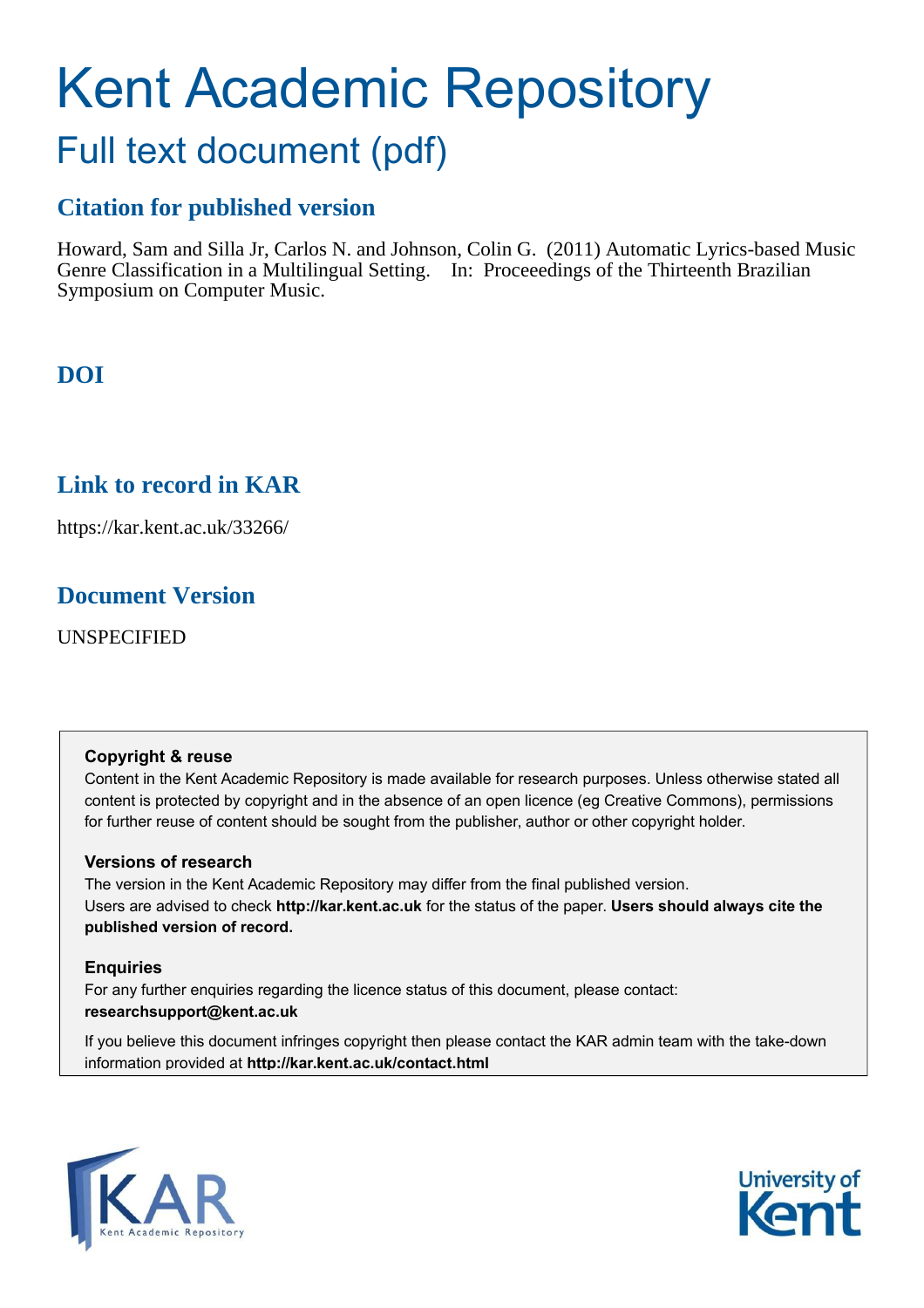## Automatic Lyrics-based Music Genre Classification in a Multilingual Setting

 $\, \mathrm{Sam}\, \mathrm{Howard^1}$  ,  $\mathrm{Carlos}\, \mathrm{N.}\, \mathrm{Silla}\, \mathrm{Jr^1}$  ,  $\mathrm{Colin}\, \mathrm{G.}\, \mathrm{Johnson^1}$ 

<sup>1</sup>School of Computing University of Kent Canterbury, United Kingdom

{sjh61,cns2,C.G.Johnson}@kent.ac.uk

*Abstract. A large amount of research has been undertaken with regard to the classification of lyrics into genres, but most of this work has featured solely English lyrics. This study investigates the implications of classifying a multilingual database and the effectiveness of a number of techniques and algorithms for doing so. Part of this involves the creation of a high-quality dataset for use in this research. This paper finds that there are significant challenges in preprocessing multilingual text, and that traditional techniques like stemming and stop words may actually do more harm than good in such circumstances. It also finds that classes with strong language bias may be more likely to perform better than those with multiple languages.*

#### 1. Introduction

Due to the digital music explosion of the late 1990's and early 2000's a new field has emerged. Music Information Retrieval [Downie, 2003] covers a broad range of topics, including topics as diverse as the human perceptions of music and intellectual property rights, but it is perhaps best known for research into the classification and clustering of music.

A great number of studies have been performed with regard to the classification of audio features extracted from songs into genres, largely using Machine Learning algorithms [Tzanetakis and Cook, 2002]. A number of studies have also looked into the potential for lyric features to assist or replace audio features [Neumayer and Rauber, 2007, Mayer et al., 2008a, Mayer et al., 2008b].

Most studies have focused on datasets with only one language represented, which is unrealistic in the real world. This paper aims to extend these studies by examining the effectiveness of a number of machine learning techniques and algorithms with regard to the classification of songs written in Spanish and Portuguese using solely lyric features.

#### 2. Multilingual Dataset Creation

One problem with music classification is the appropriate classification of songs into genres. While no perfect solution is possible [Lippens et al., 2004], the Latin Music Database (LMD) [Silla Jr. et al., 2008], an existing dataset consisting solely of audio features, goes some way towards solving this by using experts to classify the songs by how they would be danced to.

Due to this, and it's variation in language, it provides a good basis for a multilingual lyrics database. The LMD contains over 3000 songs in 10 different music genres.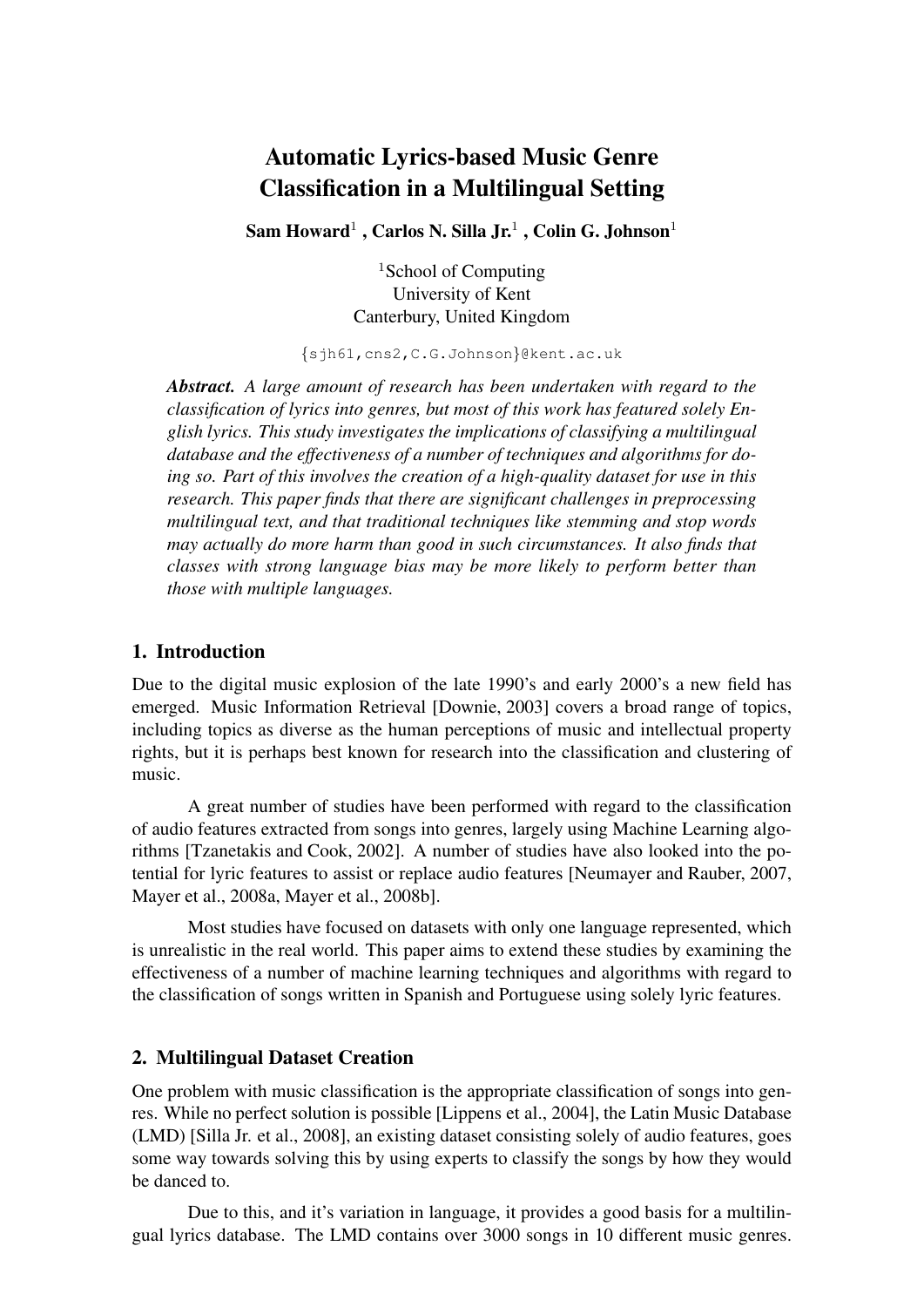The lyrics are predominantly written in Spanish or Portuguese, but also contain a small number of English and Spanglish (Mixed English-Spanish) songs.

Using the LMD as a starting point, the next step was how to obtain the lyrics for the database. Although all the meta-data (performing artist, song name) is available from the LMD, current automated lyrics fetchers cannot handle the unusual (non-english/nonmainstream) songs. For this reason, we manually fetched the lyrics to create the Latin Music Lyrics database (LMLyD) which contains lyrics for 500 songs - around a sixth of the songs in the LMD. All ten genres are represented equally, with 50 songs in each. Since the lyrics have been inputted by a human a reasonable quality can be assured. The current version of the LMLyD contains songs in either Portuguese or Spanish.

#### 3. Automatic Text Classification and Machine Learning Concepts

Once the lyrics database has been created and it is available, it is possible to deal with lyrics by using text classification techniques [Sebastiani, 2002]. In order to put lyrics through a classification algorithm they must first be processed into a suitable format.

In this work we have used the 'Bag of Words' approach to pre-process the lyrics. This approach consists of keeping track of how many instances of each word present in the data is used. This results in a set of Word Vectors which can be used to train and test the machine learning algorithms. All words are considered with no regard to their position in the text.

For the purpose of automatic multilingual lyrics classification, we have selected the following machine learning algorithms: Naive Bayes (NB), SMO and J48, all of which are available in the Weka framework [Witten and Frank, 2005].

#### 4. Results and Analysis

In this section we first present the computational results by the individual classifiers with the respective analysis of their results and then we present further analysis on the language and pre-processing impacts. All the experiments reported in this section used a stratified ten-fold cross-validation procedure [Witten and Frank, 2005].

The results from testing with Naive Bayes (NB) are shown in the second column of Table 1. Overall NB performed well, correctly identifying the genre of 60.3% of the lyrics tested. However, there was an unexpected variation in performance amongst the genres. Particularly of note are Tango, which was correctly classified 94.1% of the time, and Bolero, which was correctly classified only 9.8% of the time.

Bolero's poor performance can be explained by the fact that while all of the other genres contain songs predominantly written in a single language, Bolero is almost equally split between songs written in Spanish and songs written in Portuguese. Because NB treats each variable independently, it has effectively been tuned to pick up on lyrics written in *both* Spanish and Portuguese, rather than *either*.

The results from testing SMO are shown are shown in the third column of Table 1. SMO performed similarly to NB, correctly classifying 57.4% of cases. While on average

| Classifier | Axe   | Bachata | Bolero      | Forro | Gaucha | Merengue | Pagode   | Salsa | Sertaneia | Tango    |
|------------|-------|---------|-------------|-------|--------|----------|----------|-------|-----------|----------|
| NB         | 66.0% | 68.0%   | 09.8% 41.2% |       | 62.7%  | 68.6%    | $47.1\%$ | 72.5% | 72.5%     | $94.1\%$ |
| <b>SMO</b> | 68.0% | 58.8%   | 39.2%       | 45.1% | 51.0%  | 72.5%    | 37.3%    | 62.7% | 60.8%     | 78.4%    |
| J48        | 56.0% | 39.2%   | 11.8%       | 33.3% | 37.3%  | 39.2%    | 35.3%    | 45.1% | 19.6%     | $41.2\%$ |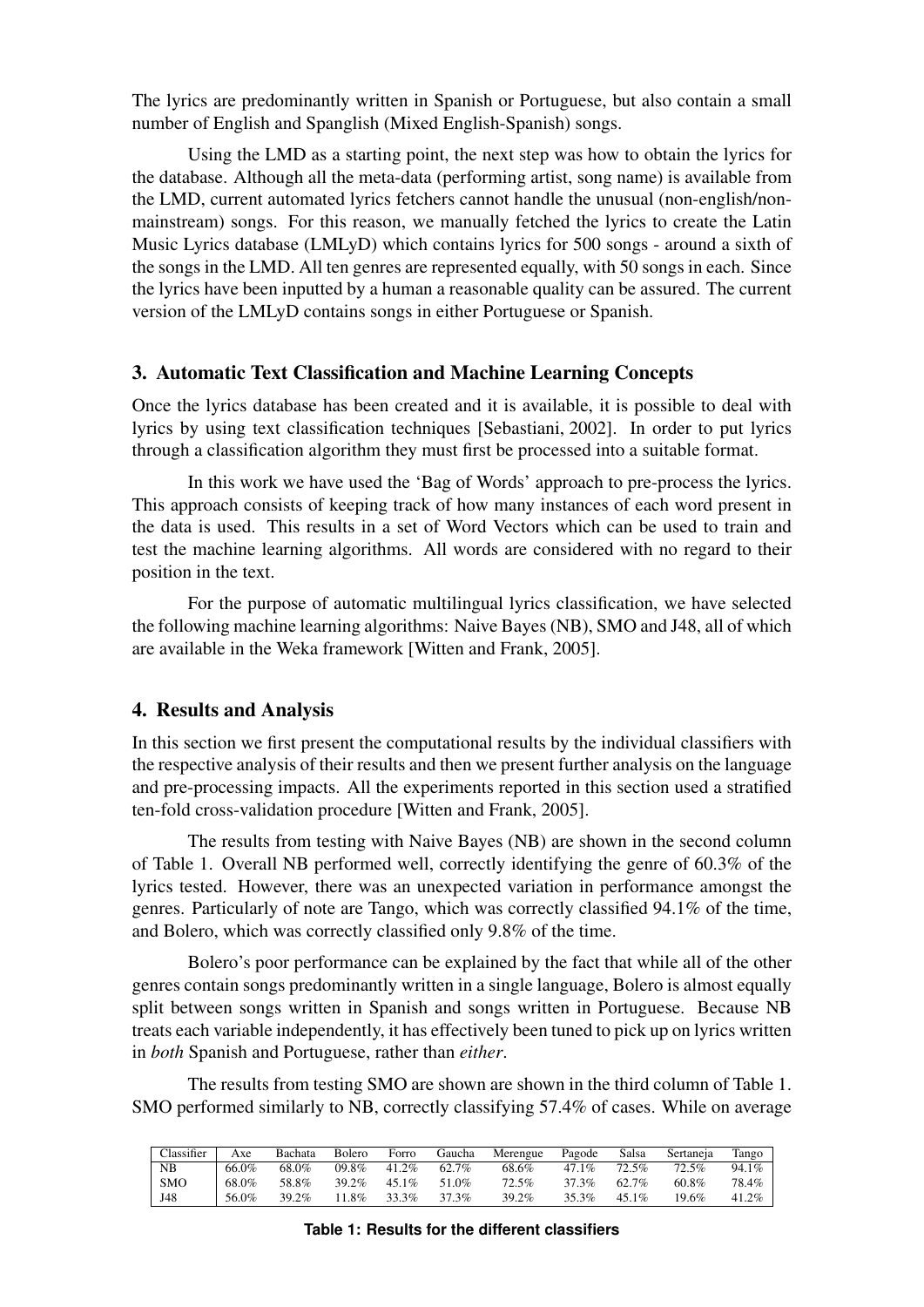| Language   | NΒ       | <b>SMO</b> | J48      | Average |
|------------|----------|------------|----------|---------|
| Spanish    | 75.0%    | 68.0%      | $40.0\%$ | 61.0%   |
| Portuguese | 58.0%    | 51.0%      | 37.0%    | 48.6%   |
| Both       | $10.0\%$ | 39.0%      | 12.0%    | 20.3%   |

**Table 2: Language impact in classification.**

its performance is slightly below Bayes, songs from the Bolero genre are classified correctly four times more often. While Bayes is looking for all of the features found during training, only half of which can be found due to the bilingual nature of the genre, SMO depends only on which side of a hyperplane the sample falls. While there will be two distinct clusters of points representing Bolero songs within the N-dimensional space, these should both fall on the same side of the hyperplane, meaning that both languages within the genre can be classified more easily.

The results from testing J48 are shown in the fourth column of Table 1. J48 performed poorly compared to the other algorithms, classifying only 35.8% of lyrics correctly. As with NB, Bolero songs are especially poorly classified. This is due to the fact that the algorithm always seeks to keep single classes together by finding the features which separate classes best. Since Bolero is split across languages, it contains two mutually exclusive sets of features. Since none of these features can apply to a majority of Bolero songs, they are not used to divide the dataset, and the resultant classification is very poor. In fact, the poor performance as a whole may be due to the algorithm's reluctance when it comes to splitting Bolero, thus removing any language advantage.

#### 4.1. Influence of Language

Upon examining the lyrics music genre classification results it seems that language plays a large role in classification. As seen in Table 2, genres consisting solely of Spanish songs have a notable advantage over those consisting of Portuguese songs, and mixed language genres tend to perform worst of all.

The reason for this is relatively simple – while there are five genres consisting solely of Portuguese songs, there are only four consisting where the same is true of Spanish. Since the number of classes to choose between after selecting only those of the same language is lower, Spanish genres are more likely to be classified correctly.

Both NB and J48 struggled with Bolero songs due to the equal split in language present within the genre. A potential solution for this is to break the genre up into two classes: SpanishBolero and PortugueseBolero. Doing so should prevent Naive Bayes for looking for the features of both languages within Bolero songs, and should allow J48 to split the tree along language lines.

#### 4.2. Influence of Stop Words Removal

An interesting question one might ask is what is the impact of using preprocessing techniques for lyrics classification. While on first glance it may seem unlikely that they will do anything but good, some features of lyrics may cause this not to be true.

Unlike most text classified using machine learning algorithms, Lyrics contain a great deal of artistic expression. In general only the content of the words is useful for classification, but the style of language used in lyrics may also be varied amongst genres.

Stemming may remove a lot of these features - for example, a livelier genre may be more likely to use the present tense, whereas a slower genre might use the past tense. While one has 'Dancing' and the other 'Danced', only 'Dance' will be used.

Removing stop words could also adversely affect the results. While it is unlikely